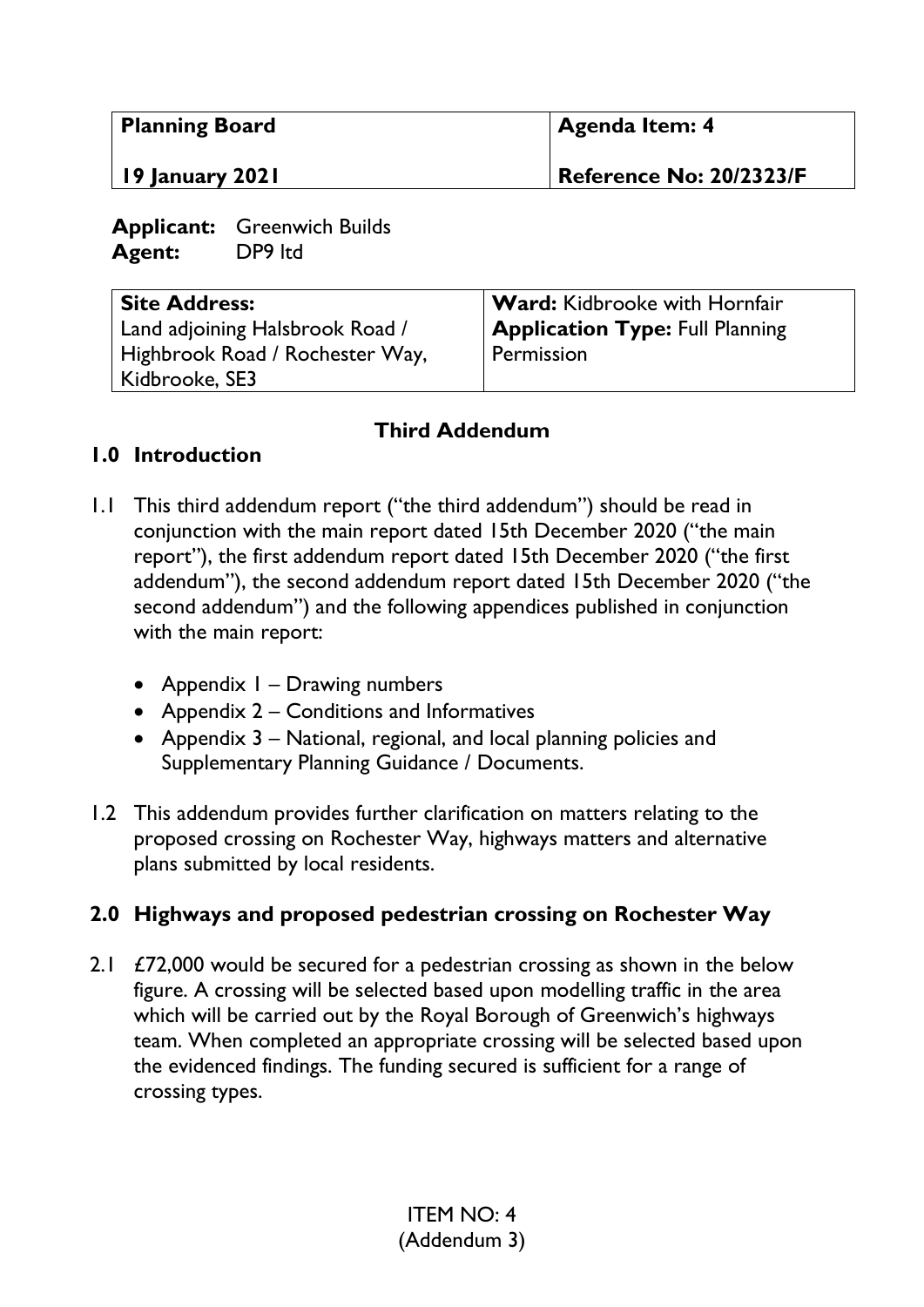2.2 Modelling so far indicates that traffic flows are low and there is not an increased danger to pedestrians. 3 informal crossings and a speed camera are also located within the application site on Rochester Way which has the impact of slowing traffic.



*Figure 1 Existing and proposed crossing on Rochester Way* 

2.3 Officers are therefore satisfied that the most appropriate crossing in this location will be selected based upon further modelling and that pedestrians are not an increased risk from traffic in this area.

# **3.0 Alternative Plans**

- 3.1 Local residents have produced alternative plans for the application site which at the request of members at the planning board held on 15/12/2020 officers have assessed in the below section.
- 3.2 These plans have not been formally submitted by the applicant for determination by the Local Planning Authority and should not be considered as amendments to the current application. Members are asked to consider the scheme detailed in the main report and not the alternative plans submitted by local residents.

# Halsbrook Road

3.3 The resident's proposal includes increased car parking on the northern elevation and a long blank frontage to the west addressing Halsbrook Road. This would be detrimental to the intent of creating a pedestrian-friendly link across the neighbourhood by reducing the width of the pavement and introducing more vehicles. The proposal would also fail to replicate the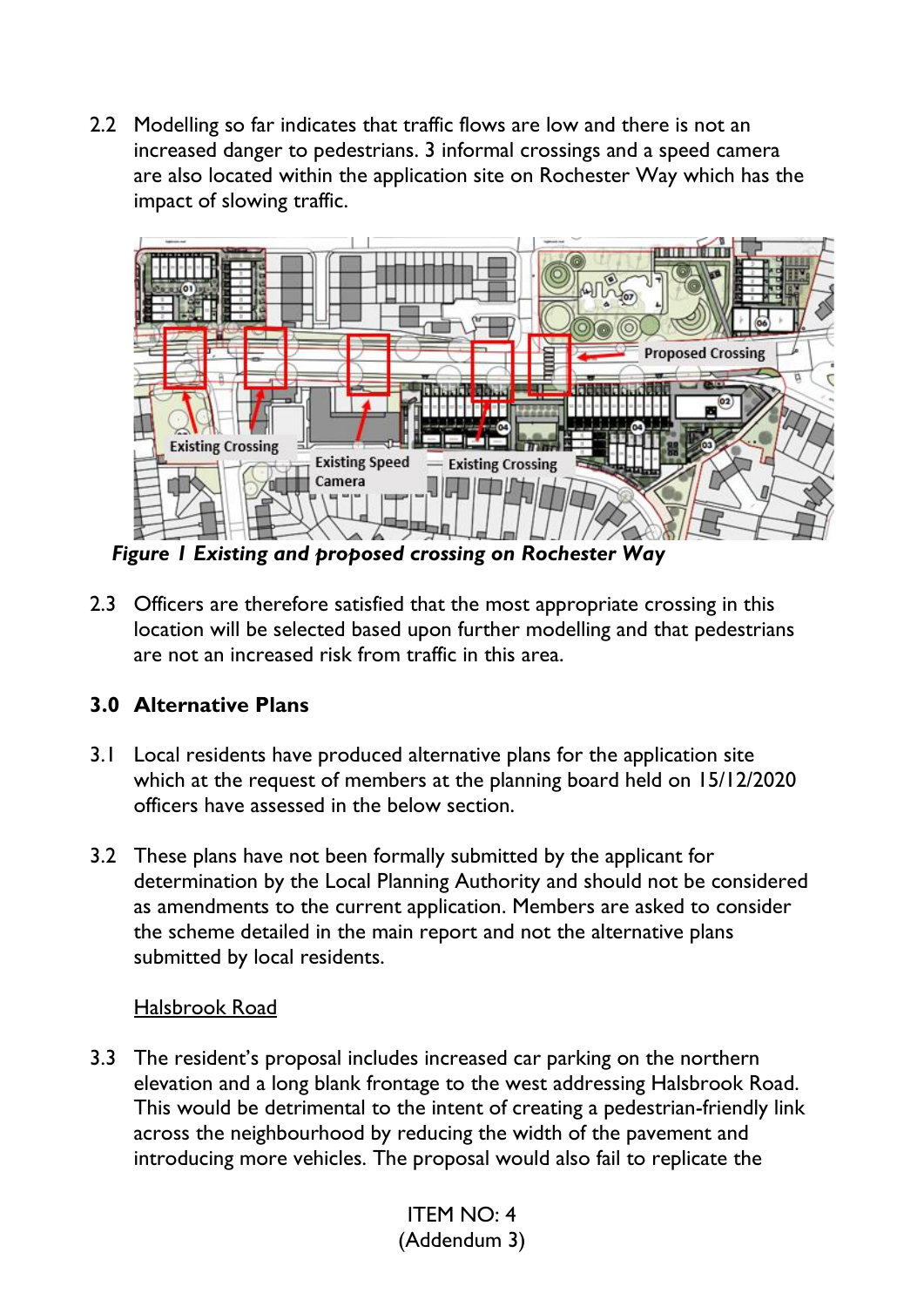existing street pattern by creating large areas of blank frontage and increased set back from Highbrook Road.

- 3.4 The residents' alternative proposal also includes a terrace of 3b6p houses with rear gardens backing onto Rochester Way. This would read as a sequence of rear-gardens walls, creating an incongruous frontage on Rochester Way, with a rather low level of perceived security for those overexposed rear-gardens. It would fail in the task of enhancing Rochester Way as the appealing boulevard of the neighbourhood.
- 3.5 The current proposal also creates a more inviting access to the pedestrian path across the Halsbrook site. The house with pitched roof would act as a gentle marker and create an active frontage, where the residents' approach would result into a less legible, engaging and activated access.
- 3.6 The impact on the properties on Annesmere Gardens as part of the current scheme is considered to be acceptable and so there is no benefit to increasing the separation distance whilst bringing the flank elevations of the 3b6p houses closer to the front elevations of the 2b4p houses which would increase sense of enclosure for these properties.
- 3.7 The inclusion of an additional amenity space results in the loss of 3 family sized social units. Given that 4626sqm of playspace is proposed as part of the current application this would not be an acceptable loss.
- 3.8 In terms of highways, it is possible that itinerant parking could occur in Halsbrook Road partially on the new footway adjacent the site. This in turn would reduce the carriageway space defeating the object of the revised option and result in an obstruction to pedestrians.

#### 3.9 Bournbrook Road

- 3.10 The residents' alternative layout is strongly discouraged in design terms.
- 3.11 The residents' proposal would design the car parking at the prominent centre of the site, creating a fracture between the designed houses and the green open space at their front.
- 3.12 The access and U-turn lane to the car-parking bays would take additional space away from that central green open-space. The car-parking would have a negative impact on the spatial quality and perceived safety of the pedestrian pathways and cycle lane across and along the site.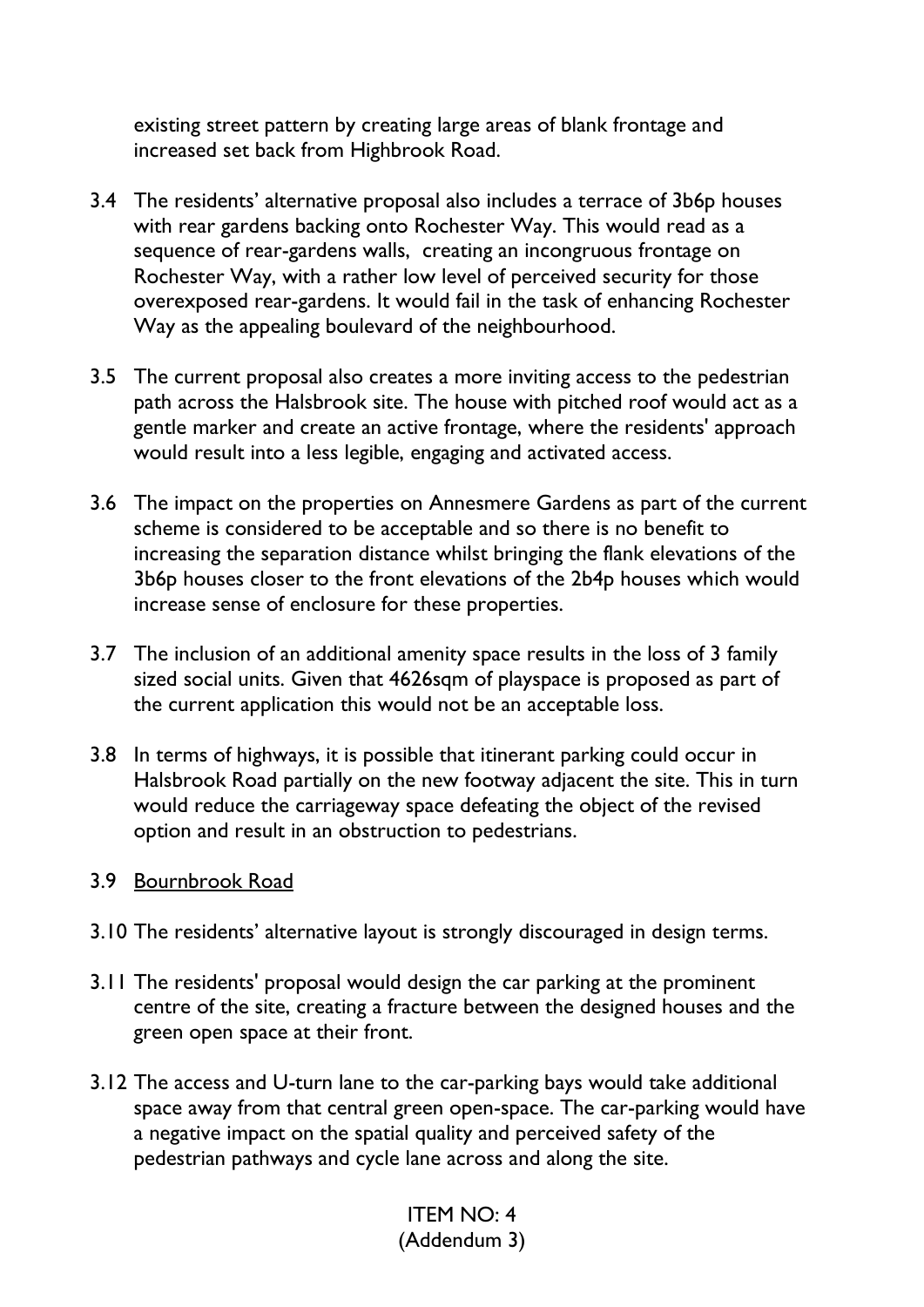- 3.13 Highways officers have also stated that given that Highbrook Road and Bournbrook Road are currently traffic calmed and there is a 90 degree bend at the proposed site, vehicle speed is not expected to be high. The highway network is not known to have a safety issue.
- 3.14 A new access on to Rochester Way is not supported as a suitable alternative can be made to the network via lesser road in the hierarchy. The access would interrupt the existing cycle lane on Rochester Way and in addition the access would join Rochester Way near the right turn pocket into Briset Road.

#### Ridgebrook Road

- 3.15 The residents' alternative layout is not considered as an improvement when compared to the submitted scheme.
- 3.16 The repositioned green open-space is discouraged. It would create an overdominating and repetitive terrace of 21 dwellings on Rochester Way, compromising the balanced rhythm of alternated open-spaces, terraces and markers designed in the submitted scheme.
- 3.17 The narrow pathway between the terraces would read as an unwelcoming and unsafe route approaching from Rochester Way, surrounded by passive flanks and garden walls on its northern part.
- 3.18 The repositioned green open space to the west would receive less passive surveillance and read as an unsafe and unappealing space. It would be lined by car parking on both its southern and western side, buildings' flanks to the east and Rochester Way to the north. It would likely read as a pedestrian access to the car-parking and a space for anti-social behaviour.
- 3.19 The accesses to car-parking from Rochester Way were investigated at the outset of the design process and considered unpractical, mainly due to the differences in level across the site and cutting across the existing cycle route.
- 3.20 The alternative proposal creates additional vehicular access points on to Rochester Way. From a road safety point of view it is always preferable to create such connections to roads that are the lowest in network hierarchy.
- 3.21 It is noted there is a level difference between Rochester Way and Ridgebrook Road and if access were to be from Rochester Way it would likely create a steep ramp to the parking area. The length of the ramp would